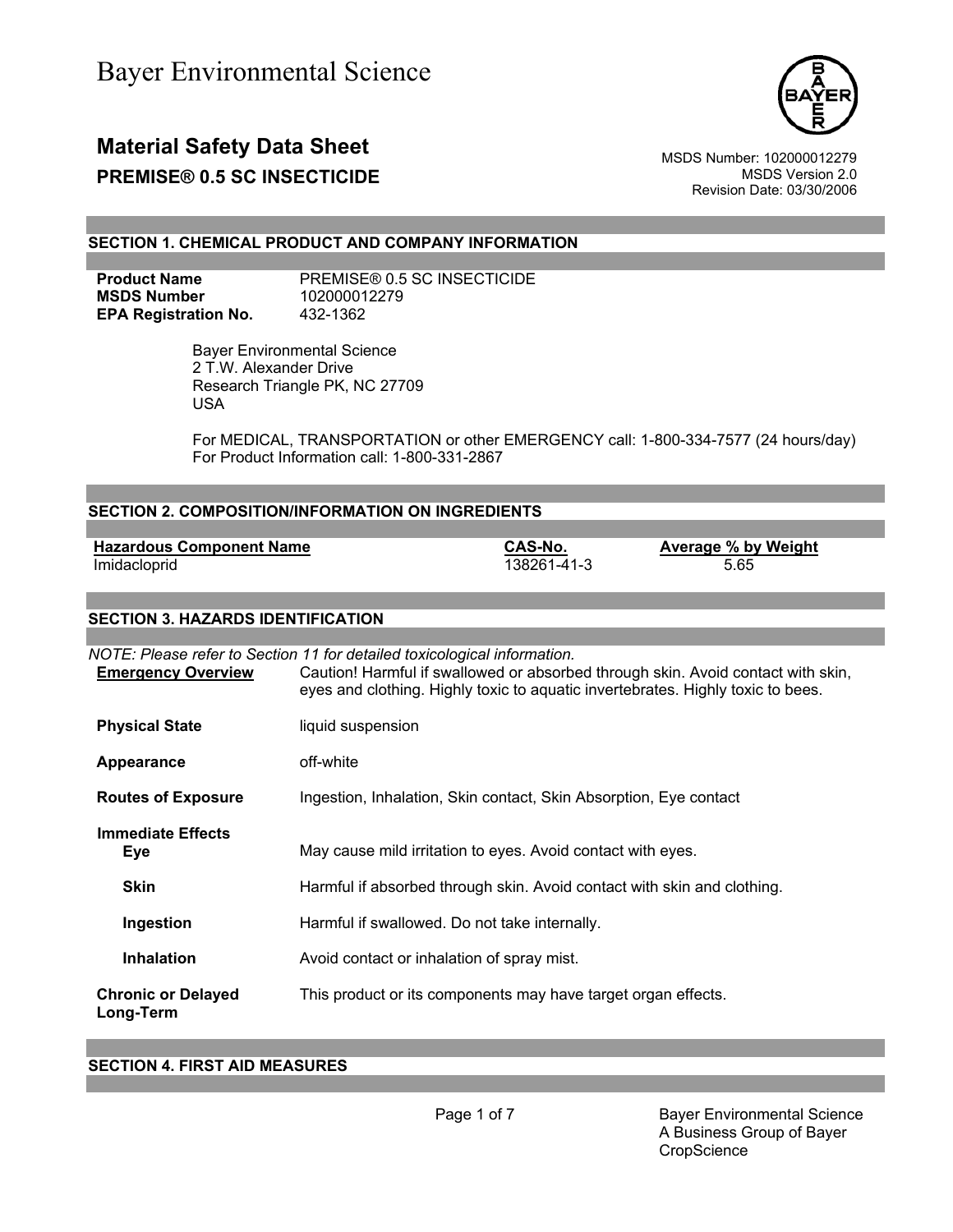

# **Material Safety Data Sheet**<br>**PREMISE® 0 5 SC INSECTICIDE** MSDS Number: 102000012279 **PREMISE® 0.5 SC INSECTICIDE**

| General                                       | When possible, have the product container or label with you when calling a<br>poison control center or doctor or going for treatment.                                                                                                                                                                   |
|-----------------------------------------------|---------------------------------------------------------------------------------------------------------------------------------------------------------------------------------------------------------------------------------------------------------------------------------------------------------|
| Eye                                           | Hold eye open and rinse slowly and gently with water for 15-20 minutes.<br>Remove contact lenses, if present, after the first 5 minutes, then continue rinsing<br>eye. Call a physician or poison control center immediately.                                                                           |
| <b>Skin</b>                                   | Wash off immediately with plenty of water for at least 15 minutes. Take off<br>contaminated clothing and shoes immediately. Call a physician or poison control<br>center immediately.                                                                                                                   |
| Ingestion                                     | Call a physician or poison control center immediately. Rinse out mouth and give<br>water in small gulps to drink. DO NOT induce vomiting unless directed to do so<br>by a physician or poison control center. Never give anything by mouth to an<br>unconscious person. Do not leave victim unattended. |
| <b>Inhalation</b>                             | Move to fresh air. If person is not breathing, call 911 or an ambulance, then give<br>artificial respiration, preferably mouth-to-mouth if possible. Call a physician or<br>poison control center immediately.                                                                                          |
| <b>Notes to Physician</b><br><b>Treatment</b> | There is no specific antidote. Appropriate supportive and symptomatic treatment<br>as indicated by the patient's condition is recommended.                                                                                                                                                              |

### **SECTION 5. FIRE FIGHTING MEASURES**

| $>$ 93.4 °C / 200.1 °F                                                                                                                                                                                                                                                                                                                                                           |
|----------------------------------------------------------------------------------------------------------------------------------------------------------------------------------------------------------------------------------------------------------------------------------------------------------------------------------------------------------------------------------|
| water spray, foam, carbon dioxide (CO2), dry chemical                                                                                                                                                                                                                                                                                                                            |
| Keep out of smoke. Fight fire from upwind position. Cool closed containers<br>exposed to fire with water spray. Dike area to prevent runoff and contamination<br>of water sources. Equipment or materials involved in pesticide fires may become<br>contaminated.<br>Firefighters should wear NIOSH approved self-contained breathing apparatus<br>and full protective clothing. |
|                                                                                                                                                                                                                                                                                                                                                                                  |

### **SECTION 6. ACCIDENTAL RELEASE MEASURES**

**Personal Precautions** Keep unauthorized people away. Isolate hazard area. Avoid contact with spilled product or contaminated surfaces.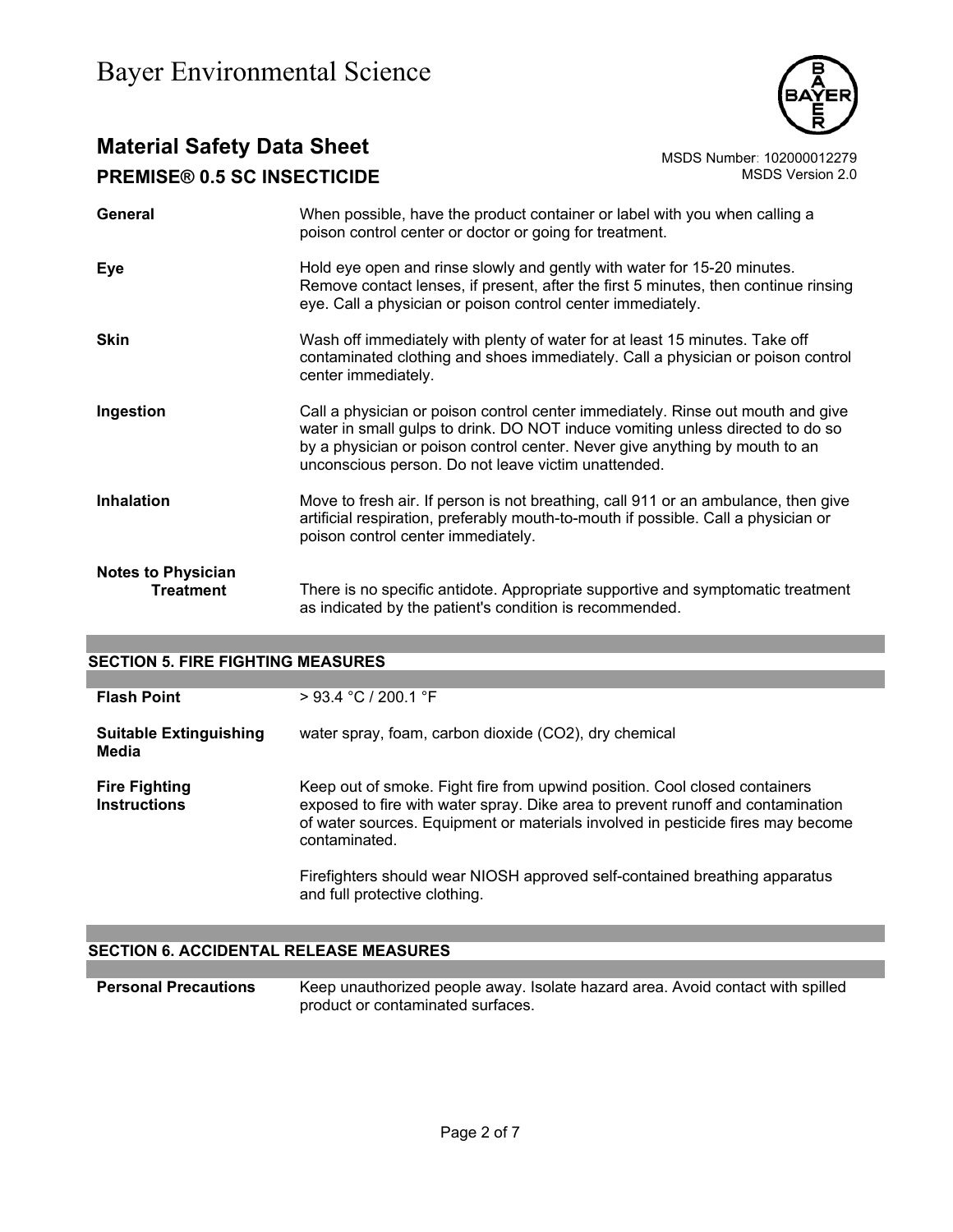

# **Material Safety Data Sheet** Material Safety Data Sheet MSDS Number: 102000012279

**PREMISE® 0.5 SC INSECTICIDE MSDS** Version 2.0

**Methods for Cleaning Up** Take up with absorbent material (e.g. sand, diatomaceous earth or a proprietary absorbent material). Keep in suitable, closed containers for disposal. Clean contaminated floors and objects thoroughly, observing environmental regulations.

**Additional Advice** Remove all sources of ignition. Use personal protective equipment. Avoid breathing vapors and avoid skin contact. Contaminated soil may have to be removed and disposed. Do not allow product to enter streams, sewers or other waterways.

### **SECTION 7. HANDLING AND STORAGE**

| <b>Handling Procedures</b>                    | Do not allow children or pets to enter the treated area until it has dried.                                                                                                                                                                    |
|-----------------------------------------------|------------------------------------------------------------------------------------------------------------------------------------------------------------------------------------------------------------------------------------------------|
| <b>Storing Procedures</b>                     | Store in a cool, dry place and in such a manner as to prevent cross<br>contamination with other pesticides, fertilizers, food, and feed. Store in original<br>container and out of the reach of children, preferably in a locked storage area. |
| Work/Hygienic<br><b>Procedures</b>            | Wash hands thoroughly with soap and water after handling and before eating,<br>drinking, chewing gum, using tobacco, using the toilet or applying cosmetics.                                                                                   |
|                                               | Take off contaminated clothing and shoes immediately. Then wash thoroughly<br>and put on clean clothing.                                                                                                                                       |
|                                               | Remove Personal Protective Equipment (PPE) immediately after handling this<br>product. Before removing gloves clean them with soap and water. As soon as<br>practical, wash thoroughly and change into clean clothing.                         |
| <b>Min/Max Storage</b><br><b>Temperatures</b> | No minimum / 30 day average temperature not to exceed 37.8°C / 100°F.                                                                                                                                                                          |

### **SECTION 8. EXPOSURE CONTROLS / PERSONAL PROTECTION**

| <b>General Protection</b>   | Follow all label instructions. Train employees in safe use of the product.                                                                                                                         |
|-----------------------------|----------------------------------------------------------------------------------------------------------------------------------------------------------------------------------------------------|
|                             | Follow manufacturer's instructions for cleaning/maintaining PPE. If no such<br>instructions for washables, use detergent and warm/tepid water. Keep and wash<br>PPE separately from other laundry. |
| <b>Engineering Controls</b> | Maintain exposure levels below the exposure limit through the use of general<br>and local exhaust ventilation.                                                                                     |
| <b>Eye/Face Protection</b>  | tightly fitting safety goggles                                                                                                                                                                     |
| <b>Hand Protection</b>      | Chemical resistant nitrile rubber gloves                                                                                                                                                           |
| <b>Body Protection</b>      | Wear long-sleeved shirt and long pants and shoes plus socks.                                                                                                                                       |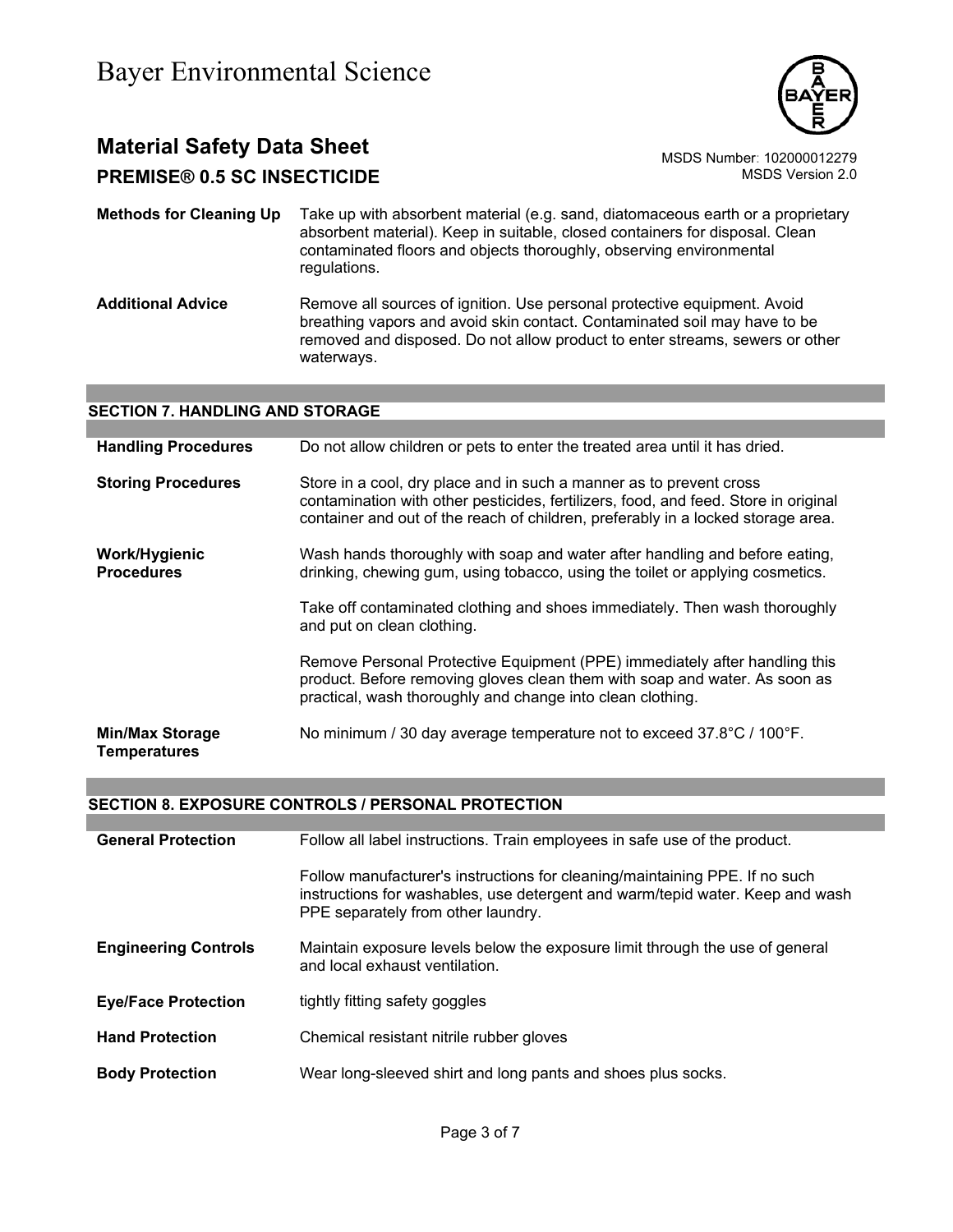

# **Material Safety Data Sheet** Material Safety Data Sheet<br>102000012279 MSDS Number: 102000012279<br>1.0.0 MSDS Version 2.0 **PREMISE® 0.5 SC INSECTICIDE**

**Respiratory Protection** When respirators are required, select NIOSH approved equipment based on actual or potential airborne concentrations and in accordance with the appropriate regulatory standards and/or Industry recommendations.

**Exposure Limits**

This product contains material which are Trade Secret and may have Occupational Exposure Limits. If more information is required, call the product information number listed in Section 1.

### **SECTION 9. PHYSICAL AND CHEMICAL PROPERTIES**

| Appearance                    | off-white             |
|-------------------------------|-----------------------|
| <b>Physical State</b>         | liquid suspension     |
| <b>Specific Gravity</b>       | 1.06                  |
| <b>Melting/Freezing Point</b> | ca. -6.7 °C / 19.9 °F |
| <b>Viscosity</b>              | 350 - 700 mPa.s       |
|                               |                       |

### **SECTION 10. STABILITY AND REACTIVITY**

**Chemical Stability** Stable

**Hazardous Decomposition Products**  In case of fire hazardous decomposition products may be produced such as: hydrogen chloride (HCl) nitrogen oxides (NOx) Carbon monoxide

### **SECTION 11. TOXICOLOGICAL INFORMATION**

Acute toxicity data have been bridged from a similar formulation containing a higher percentage of the active ingredient, imidacloprid. The non-acute information pertains to the technical-grade active ingredient.

**Acute Oral Toxicity** male rat: LD50: > 4,870 mg/kg

female rat: LD50: > 4,143 mg/kg

**Acute Dermal Toxicity** male/female rabbit: LD50: > 2,000 mg/kg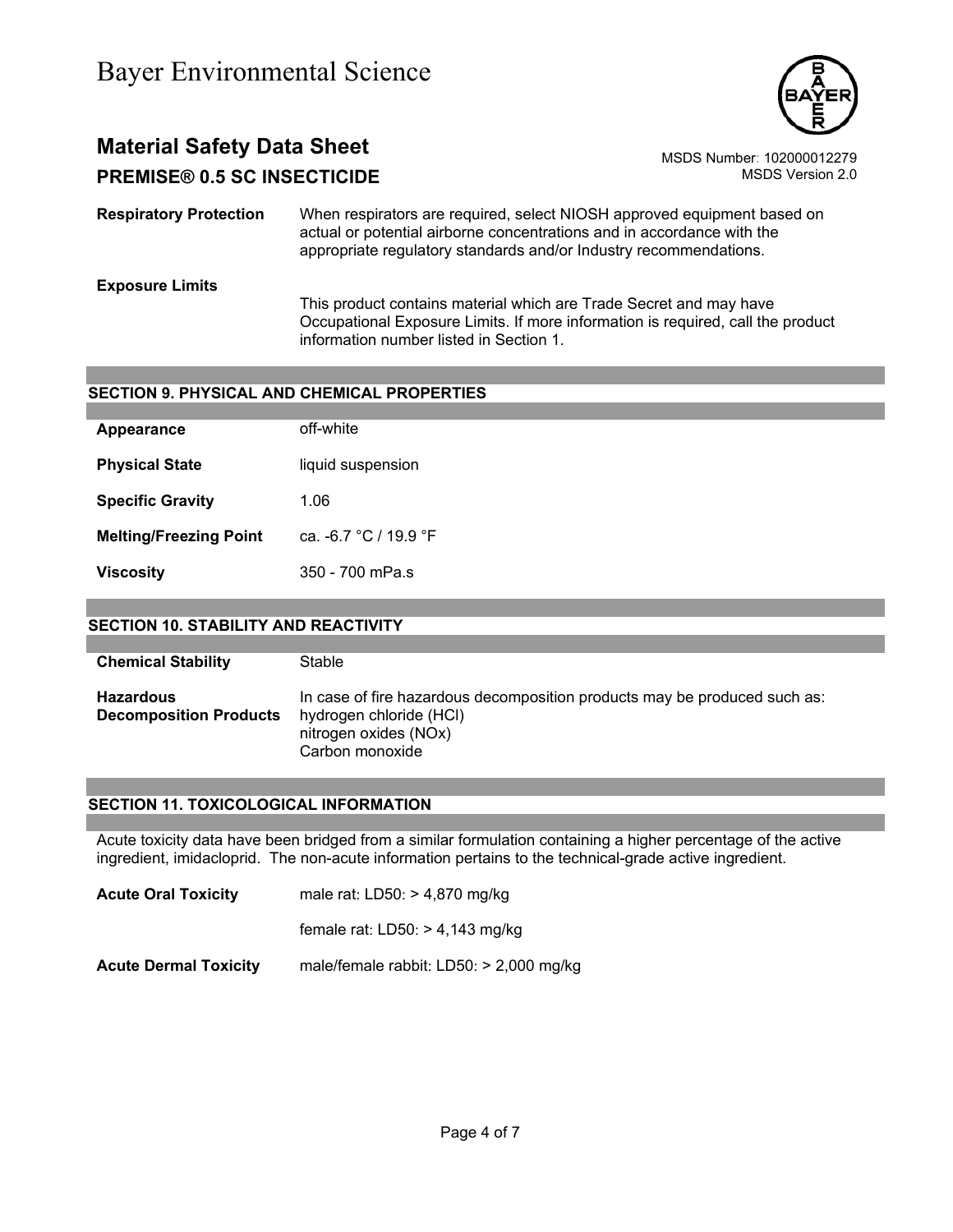

# **Material Safety Data Sheet**<br>**PREMISE® 0 5 SC INSECTICIDE** MSDS Number: 102000012279

# **PREMISE® 0.5 SC INSECTICIDE**

| <b>Acute Inhalation Toxicity</b> | male/female rat: $LCS0:$ > 5.3 mg/l<br>Exposure time: 4 h<br>Determined in the form of liquid aerosol.<br>(actual)                                    |
|----------------------------------|-------------------------------------------------------------------------------------------------------------------------------------------------------|
|                                  | male/female rat: $LCS0:$ > 20 mg/l<br>Exposure time: 1 h<br>Determined in the form of liquid aerosol.<br>Extrapolated from the 4 hr LC50.<br>(actual) |
| <b>Skin Irritation</b>           | rabbit: No skin irritation.                                                                                                                           |
| <b>Eye Irritation</b>            | rabbit: Minimally irritating.                                                                                                                         |
| <b>Sensitization</b>             | guinea pig: Non-sensitizing.                                                                                                                          |
| <b>Chronic Toxicity</b>          | In chronic dietary studies in rats and dogs exposed to imidacloprid, the target<br>organs were the thyroids and/or liver.                             |

### **Assessment Carcinogenicity**

In oncogenicity studies in rats and mice, imidacloprid was not considered carcinogenic in either species.

**ACGIH** None. **NTP** None. **IARC** None. **OSHA** None.

| <b>Reproductive &amp;</b><br><b>Developmental Toxicity</b> | REPRODUCTION: In a two-generation reproduction study in rats, imidacloprid<br>was not a primary reproductive toxicant. Offspring exhibited reduced body<br>weights at the high dose and in conjunction with maternal toxicity.                                                                                                         |
|------------------------------------------------------------|----------------------------------------------------------------------------------------------------------------------------------------------------------------------------------------------------------------------------------------------------------------------------------------------------------------------------------------|
|                                                            | DEVELOPMENTAL TOXICITY: In developmental toxicity studies in rats and<br>rabbits, there was no evidence of an embryotoxic or teratogenic potential for<br>imidacloprid. In both species, developmental effects were observed only at high<br>doses and in conjunction with maternal toxicity.                                          |
| <b>Neurotoxicity</b>                                       | In acute and subchronic neurotoxicity screening studies in rats, imidacloprid<br>produced slight neurobehavioral effects in each study at the highest dose tested.<br>There were no correlating morphological changes observed in the neural tissues.                                                                                  |
|                                                            | In a one-generation developmental neurotoxicity screening study in rats,<br>offspring exposed to imidacloprid showed decreased motor activities. These<br>effects occurred at the highest dose tested and in conjunction with maternal<br>toxicity. There were no correlating morphological changes observed in the<br>neural tissues. |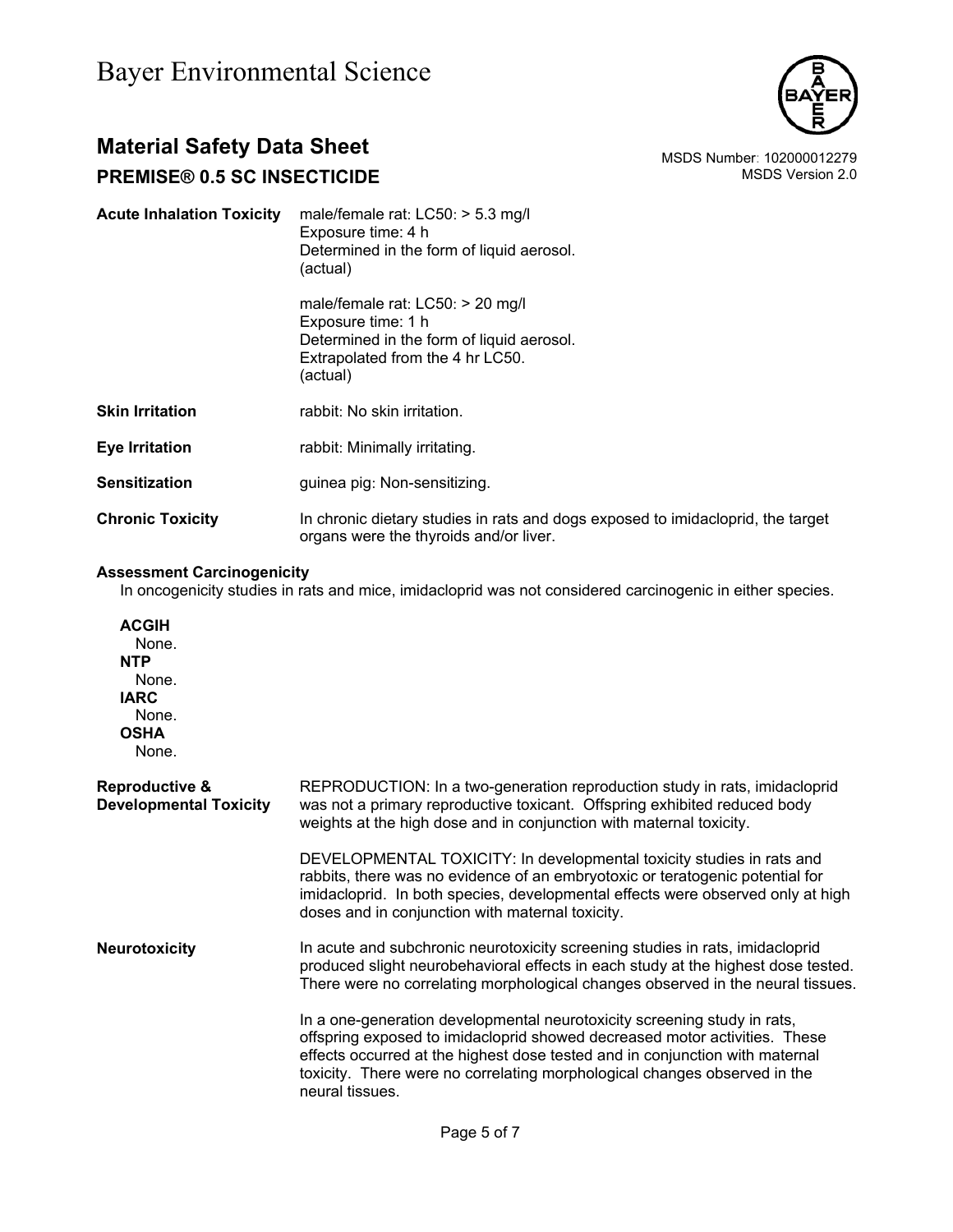

# **Material Safety Data Sheet** Material Safety Data Sheet MSDS Number: 102000012279 **PREMISE® 0.5 SC INSECTICIDE MSDS** Version 2.0

**Mutagenicity** The imidacloprid mutagenicity studies, taken collectively, demonstrate that the active ingredient is not genotoxic or mutagenic.

### **SECTION 12. ECOLOGICAL INFORMATION**

**Environmental Precautions**  Highly toxic to aquatic invertebrates. Do not apply directly to water, to areas where surface water is present or to intertidal areas below the mean high water mark. Do not contaminate surface or ground water by cleaning equipment or disposal of wastes, including equipment wash water. Apply this product only as specified on the label.

> Highly toxic to bees. Do not apply this product or allow it to drift to blooming crops or weeds if bees are visiting the treatment area.

#### **SECTION 13. DISPOSAL CONSIDERATIONS**

**General Disposal Guidance** Wastes resulting from the use of this product may be disposed of on site or at an approved waste disposal facility.

**Container Disposal** Triple rinse containers. Then offer for recycling or reconditioning or puncture and dispose of in a sanitary landfill or incineration, or if allowed by State and Local authorities, by burning. If burned, stay out of smoke.

#### **SECTION 14. TRANSPORT INFORMATION**

TRANSPORTATION CLASSIFICATION: Not regulated for Domestic Surface Shipment

Note: It is the shipper's responsibility to comply with ICAO/IATA regulations for AIR shipment

FREIGHT CLASSIFICATION: Insecticides or Fungicides, N.O.I.; other than poison

#### **SECTION 15. REGULATORY INFORMATION**

**EPA Registration No.** 432-1362

#### **US Federal Regulations**

**TSCA list**

None.

**US. Toxic Substances Control Act (TSCA) Section 12(b) Export Notification (40 CFR 707, Subpt D)** None.

**SARA Title III - Section 302 - Notification and Information**

None.